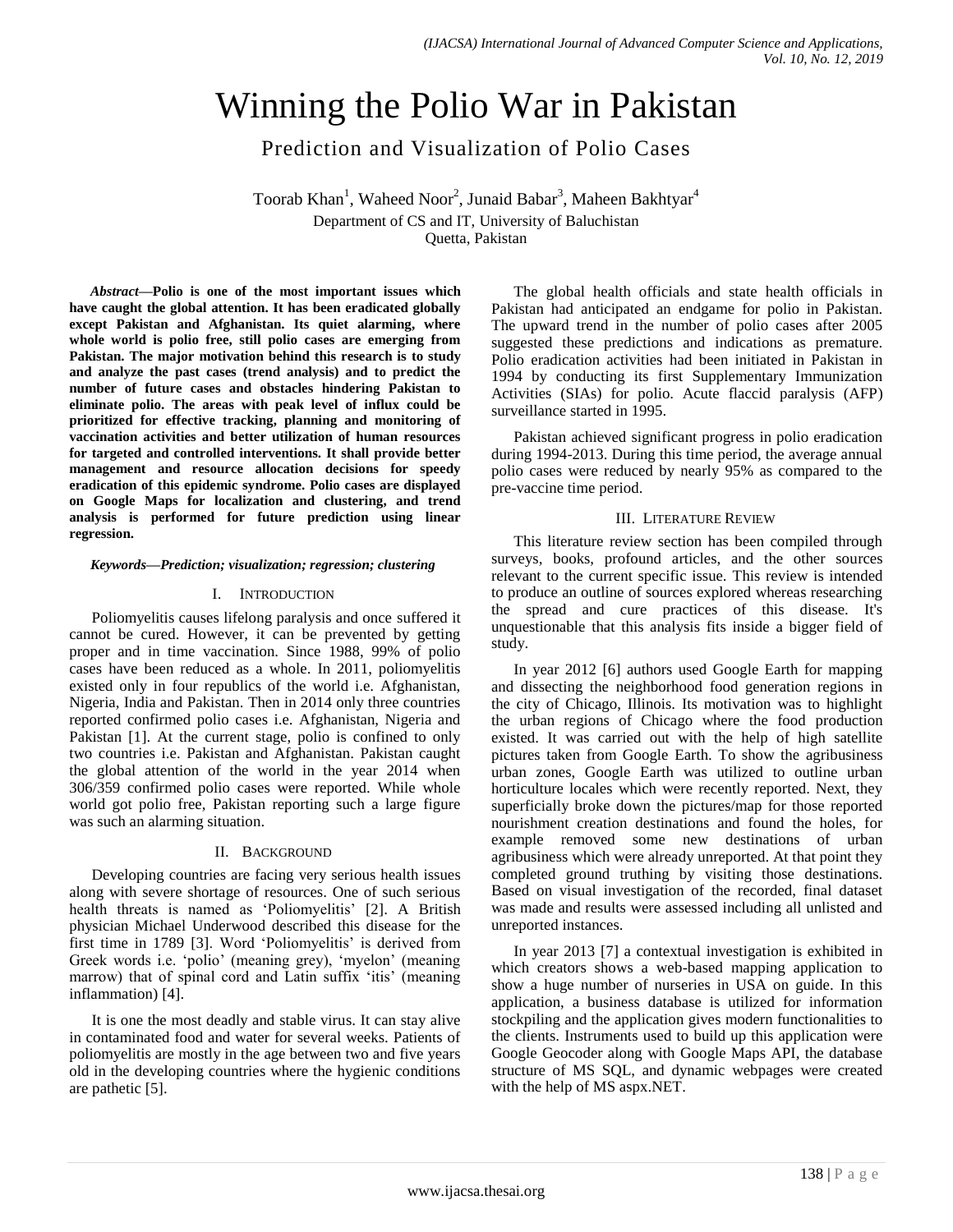In year 2014 [8] presented trend analysis of obesity in Canada using linear regression. Number of adults (18 years and above) per year was taken as dependent variable and BMI (Body Mass Index) was taken as independent variable.

In 2015 [9] proposed an energy signature heat balance equation and showed thermal performance line of the building. They correlated energy consumption with weather variables. The basics of simple and multiple linear regression analysis were applied.

In year 2016 presented an assessment of relative contribution of heritable versus non-heritable factors, they performed a systems-level analysis on healthy twins between. They measured 204 different parameters and found that 58% almost completely determined by non-heritable influences.

Prediction of dengue outbreak was studied in 2016 by [10]. This analysis composes of a comparative set of prediction models including meteorological and lag disease surveillance variables. Generalized linear regression models were used to fit relationships between the predictor variables and the dengue surveillance data as outcome variable. Model fit were evaluated based on prediction performance in terms of detecting epidemics, and for number of predicted cases. An optimal combination of meteorology and autoregressive lag terms of dengue counts in the past were identified best in predicting dengue incidence and the occurrence of dengue epidemics. Past data on disease surveillance, as predictor alone, visually gave reasonably accurate results for outbreak periods, but not for non-outbreaks periods. A combination of surveillance and meteorological data including lag patterns up to a few years in the past showed most predictive of dengue incidence and occurrence in Yogyakarta, Indonesia.

In 2016 [11] have adapted a simple regressive method in Microsoft Excel that is easily implementable and creates predictive indices. This method trends consumption of antibiotic drugs over time and can identify periods of overand underuse at the hospital level.

In 2017 [12] , developed a dynamic forecasting model for Zika virus (ZIKV), based on Google Trends (GTs). It was designed to provide Zika virus disease (ZVD) surveillance and detection for Health Departments, and predictive numbers of infection cases, which would allow them sufficient time to implement interventions. In this study, they found a strong correlation between Zika-related GTs and the cumulative numbers of reported cases (confirmed, suspected and total cases; p<0.001). Then, they used the correlation data from Zika-related search in GTs and ZIKV epidemics to construct an autoregressive integrated moving average (ARIMA) model for the dynamic estimation of ZIKV outbreaks. The forecasting results indicated that the predicted data by ARIMA model, which used the Google trends search data as the external regressor to enhance the forecasting model and assist the historical epidemic data in improving the quality of the predictions, are quite similar to the actual data during ZIKV epidemic.

# IV. METHODS

The different aspects of this research including data collection, re-arranging and data pre-processing steps were the compulsory requirement for further utilization of the data. The essentials tasks are explained below:

# *A. Data Gathering*

The required dataset for polio cases in Pakistan was got from National Emergency Operation Center Government of Pakistan, Islamabad with proper permission letter. The dataset obtained, contained the record of confirmed polio cases in Pakistan along with the dataset of missed children, untrained team members and refusal cases for last four years i.e. 2013, 2014, 2015 and 2016. It was available in MS Excel spread sheets. Fig. 1 shows the sample snapshot of acquired data.

# *B. Data Re-structuring*

The accumulated information was not organized in the manner, to be used by Google Maps. There were numerous futile fields of data which were not required, so real task was to remove the useless fields and to organize data in legitimate and admissible format. Some portion of the area names were incorrectly spelled in the accumulated information which were amended accordingly.

# *C. Data Mapping and Clustering*

In this stage, the reformatted information was mapped on Google MyMaps, moreover clustering technique was applied on the information. Fig. 2 shows the snapshot of plotted and clustered data of "Polio cases for the year 2014 on Google MyMaps".

| & OA<br>部<br>$-2$ Copy       | Calibri          | $-111$<br>÷         | A <sub>n</sub> | $\sum_{i=1}^{n}$<br>$= -1$ | <b>Services</b> Test                      |                            | General       | ٠       | 輼                                                     |          | Þ<br>序                                          | 田<br>前班-      | $\sum_{i=1}^{n}$ and $\sum_{i=1}^{n}$ |                                     |         |
|------------------------------|------------------|---------------------|----------------|----------------------------|-------------------------------------------|----------------------------|---------------|---------|-------------------------------------------------------|----------|-------------------------------------------------|---------------|---------------------------------------|-------------------------------------|---------|
| <b>Fremat hanter</b>         |                  | $22.2 - 0.1 - 0.02$ | i Calv         |                            | œ                                         | Hilldarge & Center +       | <b>ヨール・ジコ</b> |         | Constitute Format<br>Formatting * as Table * Styles * | Cell     | Issued: Delate Format<br><b>William William</b> | $Q$ Clair $r$ |                                       | Sait & First N<br>Filter * Select * |         |
| Cipboard                     | 14.7             | Ford                | <b>Co</b>      |                            | <b>Allgriment</b>                         | and the state of the state | <b>Namber</b> | ×       | 2m                                                    |          | <b>Off</b>                                      |               | Editori                               |                                     |         |
| 126                          | $\mathbf{v}$ (m) | A.                  |                |                            |                                           |                            |               |         |                                                       |          |                                                 |               |                                       |                                     |         |
| $\cdot$ c                    | $\overline{D}$   | έ                   | ś.             | G                          | Ĥ                                         |                            |               | ×       |                                                       | M        | N                                               | ö             | ×                                     | o                                   | R       |
| <b>Total Missed children</b> |                  |                     |                |                            |                                           |                            |               |         |                                                       |          |                                                 |               |                                       |                                     |         |
| arest                        | DH12             | Apr 13              | Aug.13         | Sen13                      | $N\sigma$ <sub><math>i</math></sub> $,13$ | Average                    | Jan. 14       | Feb.14  | Mar.14                                                | Sep.oct  | Dec                                             | 327.15        | Feb.15                                | Mar.15                              | Sep.15  |
| 15.521.654                   | 20667            | 163,707             | 157,279        | 144,405                    | 127,290                                   | 148,170                    | 125,409       | 347,884 | 249,022                                               | 143, 864 | 191,545                                         | 22.190        | 26,951                                | 22,453                              | 17,605  |
| 7,974,810                    | 11558            | 118,934             | 120.654        | 70,011                     | 82.722                                    | 98,078                     | 95.407        | 93,696  | 129,236                                               | 69.334   | 96,916                                          | 79.530        | 67.329                                | 80,038                              | 55,633  |
| 5.164.434                    | 35800            | 134,402             | 150, 245       | 125, 212                   | 108,164                                   | 129,506                    | 74,512        | 82,770  | 65,387                                                | 127, 303 | 87,493                                          | 108.078       | 81,535                                | 81,873                              | 36.156  |
| 1,141,863                    | 54370            | 14,051              | 15,048         | 12,976                     | 15.629                                    | 54,429                     | 15,510        | 16,221  | 13,658                                                | 16,200   | 15,397                                          | 16,217        | 16,199                                | 34,000                              | 11,038  |
| 2.234.123                    | 25428            | 23,551              | 24,016         | 18,757                     | 18.510                                    | 21,209                     | 17,235        | 20.954  | 17.855                                                | 17.975   | 18,505                                          | 19.199        | 34,378                                | 21,822                              | 6.854   |
| 34.175.758                   | 454164           | 458,861             | 472,823        | 374,132                    | 355.907                                   | 415,431                    | 332,029       | 451,525 | 475,158                                               | 378,740  | 411, 161                                        | 248,911       | 216, 981                              | 236,477                             | 132,985 |
| Refusals                     |                  |                     |                |                            |                                           |                            |               |         |                                                       |          |                                                 |               |                                       |                                     |         |
|                              |                  |                     |                |                            |                                           |                            |               |         |                                                       |          |                                                 |               |                                       |                                     |         |
| <b>Target of</b><br>NЮ       | Oct.12           | Jan.13              | Feb.13         | Mar.13                     | Apr.13                                    | Aug.13                     | Sep.13        | Nov.13  | Jan.14                                                | Feb.14   | Mar.14                                          | Apr.14        | May 14                                | Jun.14                              | July    |
| 16.521.654                   | 1.783            | 775                 | 398            | 316                        | 991                                       | 676                        | 1.073         | 911     | 657                                                   | 1,224    | 1.355                                           | 1.087         | 599                                   | 518                                 | 680     |
| 7,974,810                    | 18,807           | 10.187              | 8.183          | 5.041                      | 23.962                                    | 17.942                     | 18.639        | 15.642  | 14.062                                                | 16.696   | 17.378                                          | u             | 2264                                  | 9435                                | 2213    |
| 5, 164, 434                  | 14.929           | 9,841               | 32.769         | 20,574                     | 49.283                                    | 32,840                     | 36.923        | 27.682  | 27.109                                                | 29.254   | 20,765                                          | 48.000        | 16.434                                | 49.914                              | 18.224  |
| 1.141.863                    | 886              | 888                 | 887            | 583                        | 927                                       | 461                        | 530           | 889     | B01                                                   | 634      | 810                                             | 820           | 578                                   | 680                                 | 395     |
| 2,224.123                    | 9.836            | 10,459              | 5.922          | 5.020                      | 9.591                                     | 7,294                      | 8.001         | 5.375   | 4,667                                                 | 6.403    | 5.394                                           | 4,351         | 5.131                                 | 4.063                               | 96      |
| 34.175.758                   | 46.661           | 32.150              | 48.159         | 31.934                     | 85,058                                    | 59,707                     | 65.423        | 50.784  | 47,568                                                | 54.211   | 45.692                                          | 54.258        | 25.065                                | 65,010                              | 21,608  |
|                              |                  |                     |                |                            |                                           |                            |               |         |                                                       |          |                                                 |               |                                       |                                     |         |
| <b>IF R Sheet (F)</b>        |                  |                     |                |                            |                                           |                            |               |         |                                                       |          |                                                 |               |                                       |                                     |         |

Fig. 1. Dataset by National Emergency Operation Center.

# Polio Plotting (306 Cases)



Fig. 2. Polio Plotting for the Year 2014 on Google MyMaps.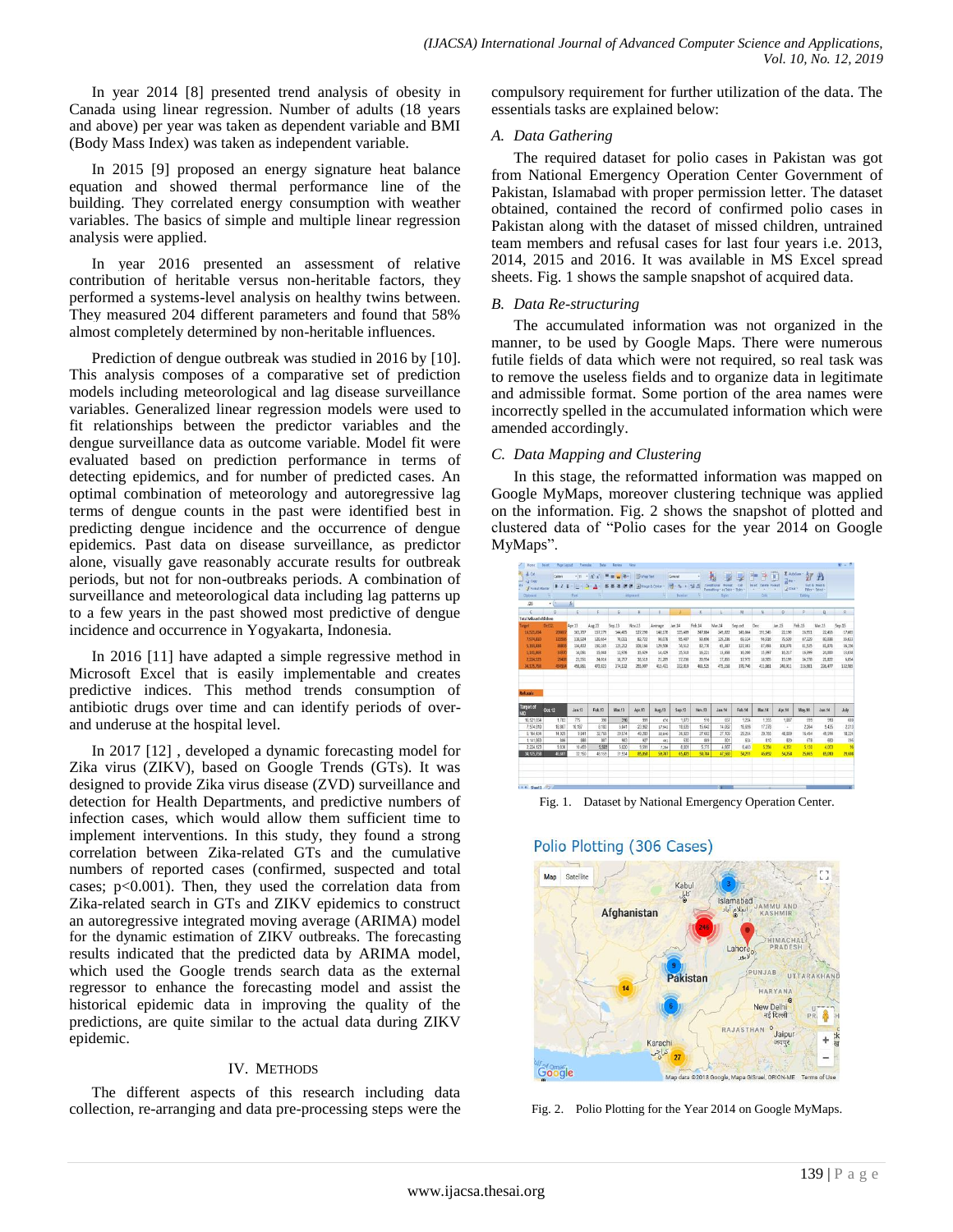Clustering of markers (polio cases) is done by using the Google Maps API and a utility library. This API was available in Java and JavaScript for Android and Web respectively. Our system was web based so we used web API written in JavaScript, namely, "MarkerCluster for Map v3" (Fig. 3).

Mapping and clustering were done so as to give comprehension of the epidemic for further breaking down the patterns and making determinations. Fig. 4 shows the snapshots of geo coordinates data, required for plotting on Google Map.

# *D. Graphical Representation of Data*

In this stage, the information was shown with the assistance of charts and tables to make correlations among the information. Correlations were made among polio cases in various areas for 2013, 2014, 2015 and 2016 and afterward looking at polio cases for the referenced four years inside and out. Fig. 5 shows the bar chart epidemic curve bar chart of confirmed Polio cases in Pakistan for the years 2013-2016.



Fig. 3. JavaScript MarkerCluster API Code Snapshot.







Fig. 5. Epidemic Curve of Polio Cases, 2013-2016.

## V. FINDINGS

After evaluating the data visually and graphically, next stage was to discover out the aspects fluctuating polio in Pakistan. After thorough study and discussions with the polio experts in Pakistan, we concluded three basic factors being the reasons behind polio in Pakistan [11].

- Missed Children: Children who are left unvaccinated (unavailability of child due to any reason).
- Refusals: Parents refuse to vaccinate their child. The main reasons behind refusal are misconceptions regarding vaccine that it contains forbidden ingredient or it causes infertility etc.
- Untrained team: It includes the team members who fail to deliver polio vaccines. Reasons include security issues, lack of supervision on team members, untimely payments to the team members, team members who do not know how to enter a record etc.

On the basis of these three dependent factors, we calculated the influence of these variables on effective Polio campaign. Regression Analysis was carried out with comparison to number of Polio cases for each year. After concluding out the factors, trend analysis was carried out of the dependency of the polio cases on the above mentioned three factors using linear regression method.

## VI. RESULTS

The relationship between the number of cases for the four years and the missed children for the respective years was analyzed and estimates for the next three years were made using linear regression method. Although the methods could be used to predict future Polio cases for any number of years. MS Excel was the tool used for this purpose. The linear regression equation is.

### $y = a + bx$

Where Y is independent variable, x is dependent variable, a is y-intercept and b denotes the slope of projected line.

In our prediction model, the number of polio cases depends upon the effective vaccination coverage therefore missed children, refusal cases and untrained team members data are represented by x (on x-axis) as being independent variable and polio cases are represented by y (on y-axis) as being dependent variable. The below listed data was provided by National Emergency Operation Center Government of